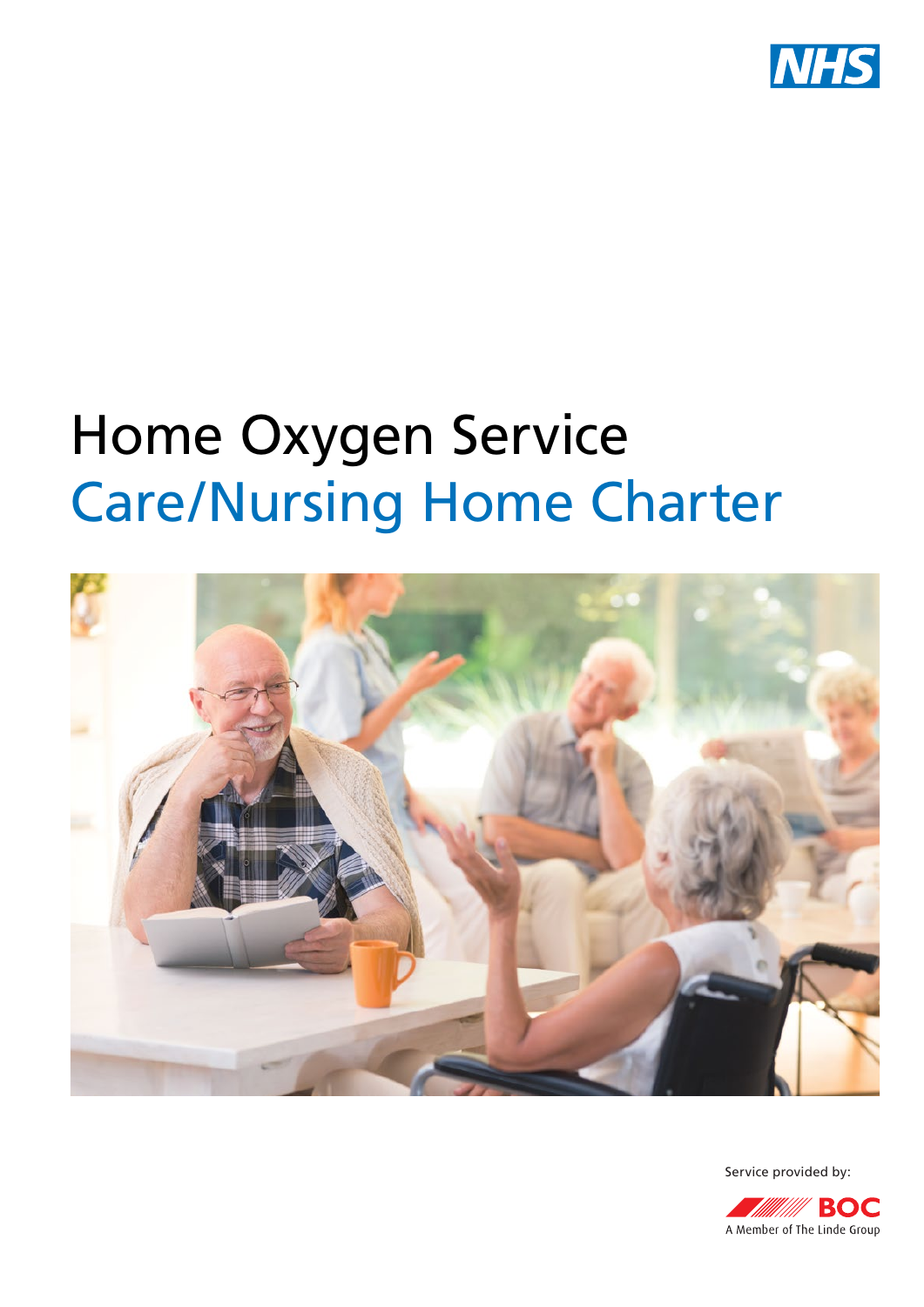

You may have residents in your care home who are prescribed oxygen, for a respiratory condition or palliation. Oxygen equipment is provided in the community by a Home Oxygen Service (HOS) provider, commissioned by NHS Clinical Commissioning Groups (CCGs). The HOS provider in your area (East Midlands & East of England) is **BOC Healthcare**.

If prescribing and safety guidelines are not followed, oxygen administration and its equipment poses risks to users, other carehome residents and staff.

BOC provides training and guidance on the safe use and storage of oxygen equipment, and conduct risk assessments for each resident using oxygen, which your staff **must comply with** to ensure your residents' safety is assured.

Oxygen is a prescribed medicine: it must be prescribed and administered by qualified healthcare professionals. Care homes must comply with the following guidelines:

- NICE Guidance Managing medicines in care homes **(http://www.nice.org.uk/guidance/ sc/SC1.jsp)** Published: March 2014
- CQC Guidance for Providers Managing oxygen in care homes **(https://www.cqc. org.uk/guidance-providers/adult-socialcare/managing-oxygen-care-homes)** Updated: January 2021

It is recommended that every care home has an appointed lead for oxygen, who is responsible for ensuring that prescribing and safety guidelines are followed, and that all relevant staff receive and maintain competency training in the safe use of oxygen.

**For information about a bespoke e-learning on oxygen safety in care homes, please contact BOC at: homecare.training@boc.com**

For detailed information about what you should expect from the Home Oxygen Service, as well as what is expected of your organisation as a provider of residential care to oxygen users, please see read on.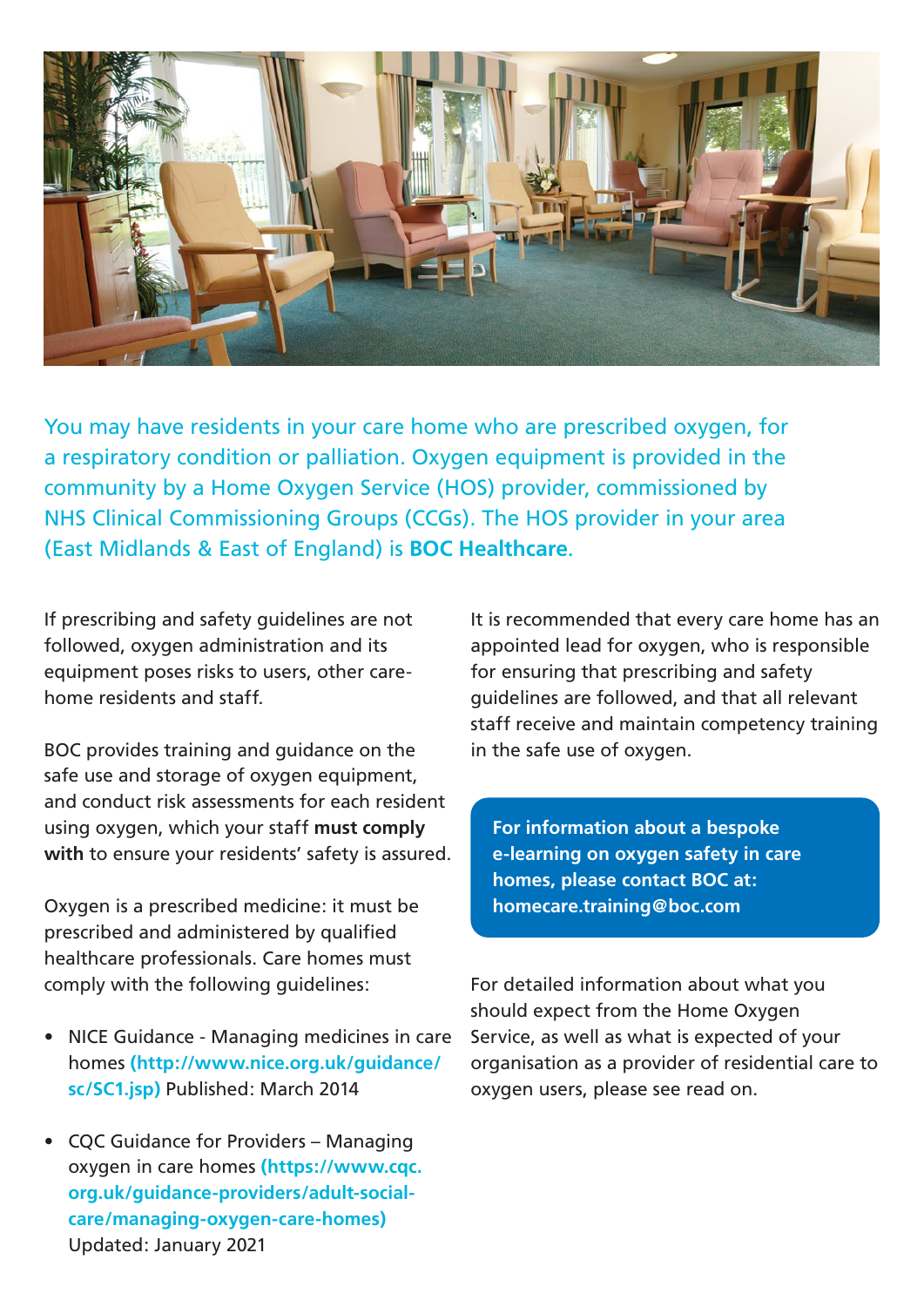## **Expectation of care home management and staff**



Ensure that the equipment installation or equipment settings (other than as instructed by BOC or prescriber) are not altered in anyway.



Put signage on resident's room door to indicate presence of oxygen.



Ensure that oxygen equipment is not shared with other residents.



Inform the resident's clinical team of any changes in health that may warrant re-assessment of oxygen prescription.



Ensure all staff follow all the safety recommendations as per the riskassessment; do not change storage location of equipment in use or back-up supply without consulting BOC; update written policies regarding medicines storage; ensure that back-up cylinders are only used for emergency purpose.



Ensure at least two members of staff are present at installation of oxygen equipment, and that the resident's care plan is updated to include the administration of oxygen.



Ensure all staff involved in the resident's care understand the safety risks that oxygen presents:

- Health care
- Personal care
- Housekeeping
- Facilities.



Conduct the regular cleaning and maintenance of the equipment eg. cleaning cannula/masks, wiping-down machines, cleaning filters and air inlets.



Store oxygen equipment manuals in readily-accessible location for all staff to consult.



Ensure that visitors to the home follow the safety guidelines around oxygen ie. not smoking near oxygen users or equipment.



Regularly monitor cylinder content level of cylinders.



Contact BOC in good time to order replacement supplies eg. oxygen cylinders, to avoid costly emergency deliveries.



Inform BOC immediately of any issues which staff could not resolve using the equipment manual's Troubleshooting guide.



Inform buildings insurance provider and consult safety policy; follow safety signage requirements for resident's room and equipment storage areas.